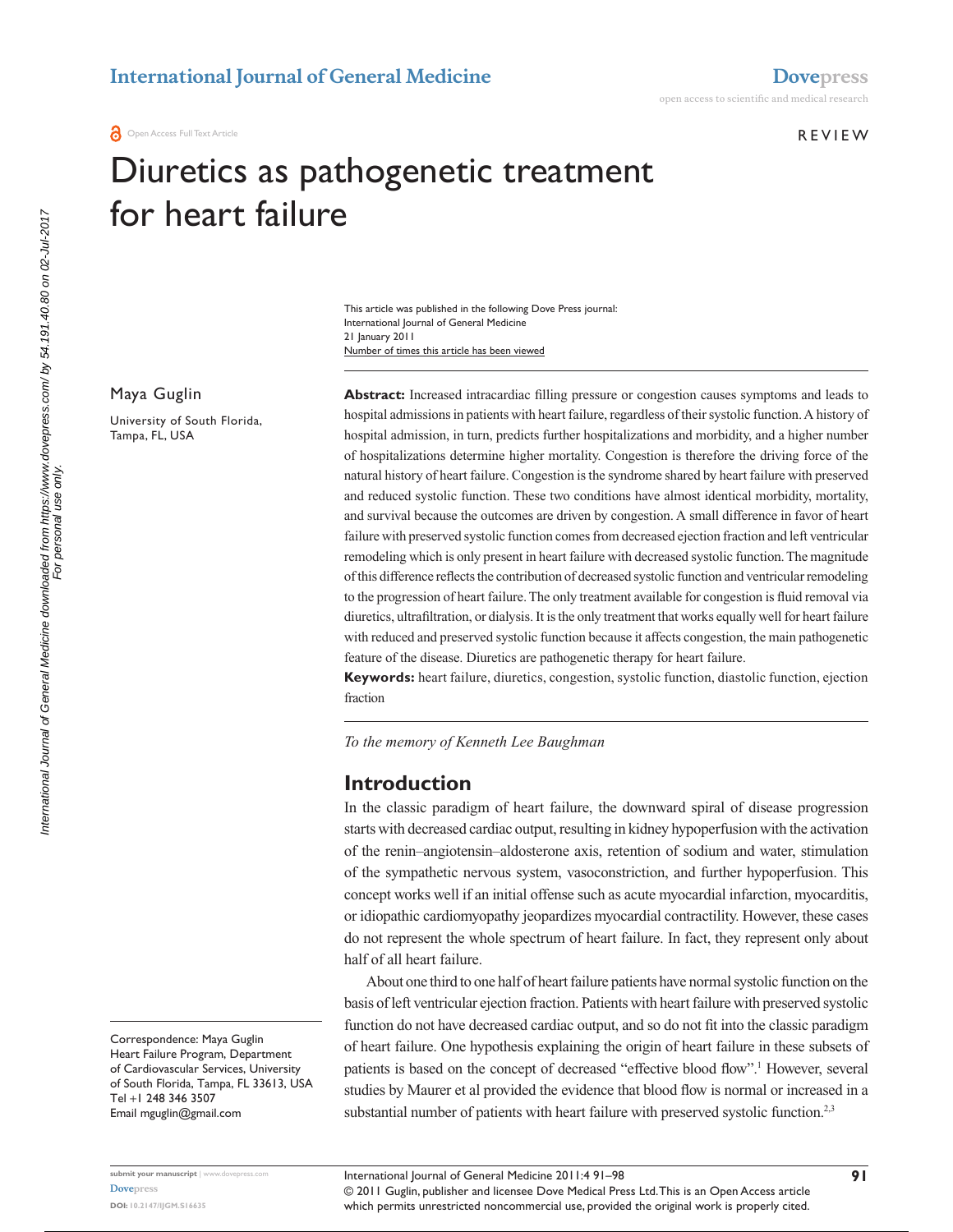Multiple studies have compared the natural course, morbidity, and mortality in heart failure with preserved and reduced systolic function. Patients with preserved ejection fraction are usually older, more frequently women, have less coronary disease and myocardial infarction, and have more atrial fibrillation and other comorbidities. They have higher systolic blood pressures and pulse pressures,<sup>4</sup> as well as a higher prevalence of left ventricular hypertrophy, aortic valve disease, and anemia.<sup>5</sup>

Despite multiple dissimilarities in patient populations, the reported mortality is either similar<sup>5-11</sup> or somewhat better in those with preserved systolic function.12,13 In fact, the survival curves are identical in some studies, indicating that it is basically the same condition with the same natural course.

Symptoms in heart failure with preserved and reduced systolic function are similar, physical examination is also similar, and peak oxygen consumption  $(VO_2)$  and the slope of the ventilation/carbon dioxide production ratio on the cardiopulmonary stress test is indistinguishable.<sup>14</sup> Even the financial burden is similar, in that patients with heart failure and normal ejection fraction consume as many health care resources as those with reduced ejection fraction.<sup>15</sup>

These observations can be explained only if we accept that the two groups of patients share a common syndrome which determines the course and prognosis to a much greater extent than all the dissimilarities, including systolic function. All the evidence indicates that this syndrome is congestion.

## **Congestion causes heart failure symptoms regardless of ejection fraction**

According to the Acute Decompensated Heart Failure National Registry (ADHERE), most patients admitted for heart failure are "wet" or congested, with dyspnea, rales, edema, radiological signs of fluid overload, or a combination of these features.16 Current technologies providing continuous hemodynamic monitoring support these clinical observations with hard data from the measured parameters.

During heart failure exacerbations, right ventricular pressures increase by about 25%, starting several days prior to clinical deterioration. Heart failure management guided by this information resulted in reduction of hospitalizations, which dropped from 1.08 per patient-year to 0.47 per patient-year (57% reduction,  $P < 0.01$ ).<sup>17</sup> Similar hemodynamic changes were reported from the Chronicle Offers Management to Patients with Advanced Signs and Symptoms of Heart Failure trial (COMPASS-HF), in which New York Heart Association (NYHA) III or IV patients were monitored by a Chronicle® implantable cardioverter device. In patients with normal and decreased systolic function, which differed according to multiple structural and hemodynamic parameters, the mechanism of exacerbation was exactly the same, ie, intracardiac pressures increased significantly before clinically evident volume overload episodes, and the percentage of pressure change from baseline was similar.<sup>18</sup> Furthermore, successful treatment of acute decompensated heart failure, regardless of systolic function, was associated with a decrease in diastolic pressures.19 In summary, congestion is a syndrome shared by heart failure with normal and reduced systolic function. Congestion not only causes symptoms, but it also worsens the prognosis.

# **Congestion causes pulmonary hypertension and cardiorenal syndrome**

Two syndromes, ie, pulmonary hypertension and cardiorenal syndrome, are consistently associated with a poor prognosis in heart failure. Increased pulmonary pressure is linked to increased short-term and long-term mortality in heart failure. A 5-mmHg increase in right ventricular systolic pressure results in a 9% increase in mortality in heart failure with both normal and reduced ejection fraction.<sup>20</sup> Increased right ventricular systolic pressure is a stronger predictor of death than left ventricular ejection fraction.<sup>21</sup>

Several studies have indicated that the severity of diastolic rather than systolic cardiac dysfunction determines the degree of elevation of pulmonary arterial pressure. In individuals with normal ejection fraction and unknown heart failure status, mean pulmonary artery pressure was shown to be  $31.1 \pm 6$  mmHg in normal diastolic function, 35.6 ± 10.2 mmHg in Grade 1 diastolic dysfunction (impaired relaxation),  $38.9 \pm 10.6$  mmHg in Grade 2 (pseudonormal), and 55.1  $\pm$  11.4 mmHg ( $P < 0.001$ ) in Grade 3 (restrictive pattern).<sup>22</sup> In untreated patients with dilated cardiomyopathy, the E wave deceleration rate and the degree of mitral regurgitation were the strongest independent predictors of pulmonary hypertension, while ejection fraction was only a minor contributor. The reversal of pulmonary hypertension after treatment with an angiotensin-converting enzyme inhibitor and diuretics occurred only in patients whose diastolic left ventricular function improved from restrictive or pseudonormal to impaired relaxation pattern.23

In left ventricular systolic dysfunction, pulmonary artery systolic pressure was elevated on echocardiography in most patients, ranging from 23 to 87 mmHg, and correlated with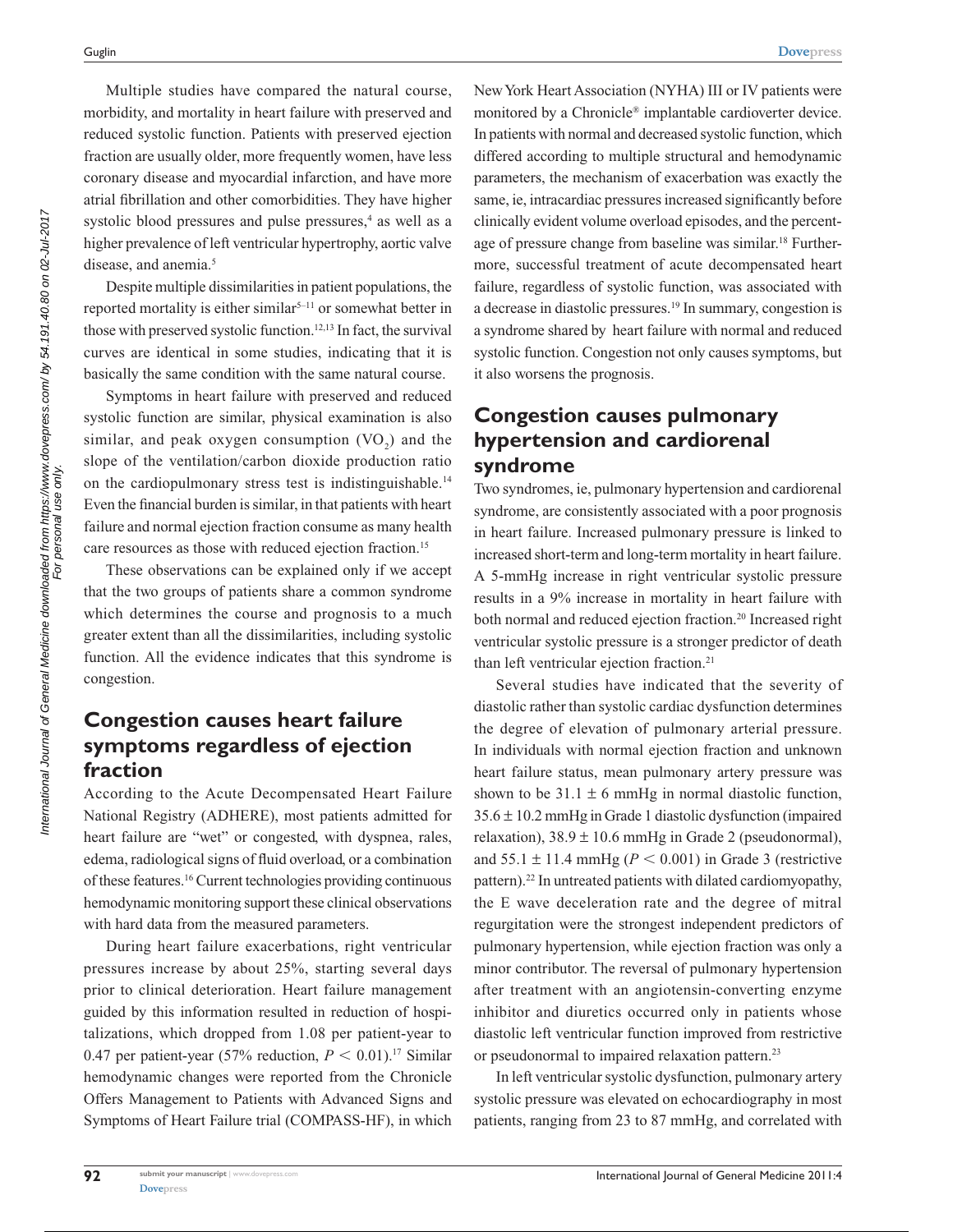parameters of diastolic dysfunction. Ejection fraction was not an independent predictor of pulmonary artery pressure.<sup>24</sup>

Cardiorenal syndrome also worsens the prognosis in heart failure. In ADHERE, 60% of patients had moderate or severe renal insufficiency. Mortality rates, length of hospitalization, need for mechanical ventilation, intensive care, and cardiopulmonary resuscitation all increase with the degree of baseline renal dysfunction.25

Mortality associated with renal dysfunction was higher in those with heart failure with normal rather than reduced systolic function.<sup>26</sup> The presence of at least moderate tricuspid regurgitation was associated with a lower glomerular filtration rate in heart failure, indicating that elevated renal venous pressure plays a role in cardiorenal syndrome.27 In the Cleveland Clinic cohort, heart failure patients with worsening renal function had higher central venous pressure, both upon admission and after intensive medical therapy. Furthermore, the ability of central venous pressure to predict renal dysfunction was consistent across the spectrum of systemic blood pressure, pulmonary capillary wedge pressure, cardiac index, and estimated glomerular filtration rates.<sup>28</sup>

In summary, two conditions, ie, pulmonary hypertension and renal dysfunction, worsen the clinical course and prognosis in heart failure, and develop as a result of elevated filling pressures, or congestion.

# **Congestion worsens the course and prognosis in heart failure**

Hospitalizations for heart failure occur due to volume overload or congestion. It was recently demonstrated that the risk of further hospitalizations and death increases progressively and independently with each episode of heart failure exacerbation, and the total number of heart failure hospitalizations is a strong predictor of mortality.<sup>29,30</sup> When pulmonary hypertension secondary to volume overload is present in chronic hemodialysis patients, it predicts high mortality.31 Any sign of congestion adds to mortality. Mortality rates almost double from no signs to three or more signs of congestion (11% versus 20%, respectively;  $P < 0.0001$ <sup>32</sup>

The relationship between congestion and systolic function may be more complex than is currently thought. Myocardium easily accumulates interstitial fluid, and the resulting myocardial edema compromises contractility.<sup>33</sup> Extrapolating these findings, one can conclude that congestion, regardless of its origin, can result in decreased systolic function.

Congestion can facilitate electric instability of the heart. Elevated brain natriuretic peptide produced by a stretched cardiac muscle has been associated with sudden cardiac death in hypervolemic patients.34 Additional confirmation of the profound pathophysiological role of congestion can also be found in echocardiography.

#### **Severity of congestion reflected in diastolic but not systolic dysfunction**

In daily clinical practice, left ventricular systolic function is often estimated using ejection fraction, yet little evidence supports the correlation of ejection fraction with actual hemodynamic parameters. In acute heart failure patients, only a weak correlation was found between cardiac index and ejection fraction ( $r = 0.25$ ;  $P = 0.0003$ ), and no correlation existed between ejection fraction and wedge pressure.35 In another study, measurements of left ventricular systolic performance, ie, stroke work, ejection fraction, and contractility by dP/dt, did not differ significantly between patients with heart failure with normal systolic function and normal controls. The authors concluded that the underlying pathophysiology causing symptoms and signs of heart failure did not reflect abnormalities in left ventricular systolic properties, but more likely abnormalities in diastolic function, which was the predominant and necessary factor for the occurrence of heart failure in these patients.<sup>36</sup>

Unlike ejection fraction, diastolic dysfunction on echocardiography is closely correlated with intracardiac filling pressures. Abnormal echocardiographic diastolic parameters, especially an elevated E/e' ratio (ratio of peak velocity of early diastolic inflow to early diastolic mitral annular velocity), indicate elevated filling pressures. $37-44$  In a large population-based study, patients with heart failure and preserved systolic function in Olmsted County, Minnesota, had markedly different left ventricular end-diastolic pressure and diastolic echo parameters, especially E/e', compared with both normal controls and hypertensive patients, whereas cardiac index was similar in all three cohorts.<sup>45</sup>

A high E/e' ratio reflects elevated intracardiac pressures, regardless of etiology of heart failure and ejection fraction. Elevated filling pressures in healthy hearts produce a restrictive pattern on echocardiography. When intravenous fluids were given to healthy dogs, their echoes demonstrated restrictive left ventricular filling.46

Interestingly, in patients with very advanced systolic heart failure, the correlation between E/e' and wedge pressure becomes weaker. In a recent series from Cleveland Clinic, no correlation was found between E/e' ratio and wedge pressure in patients with larger left ventricular volumes, severely reduced cardiac indexes, or biventricular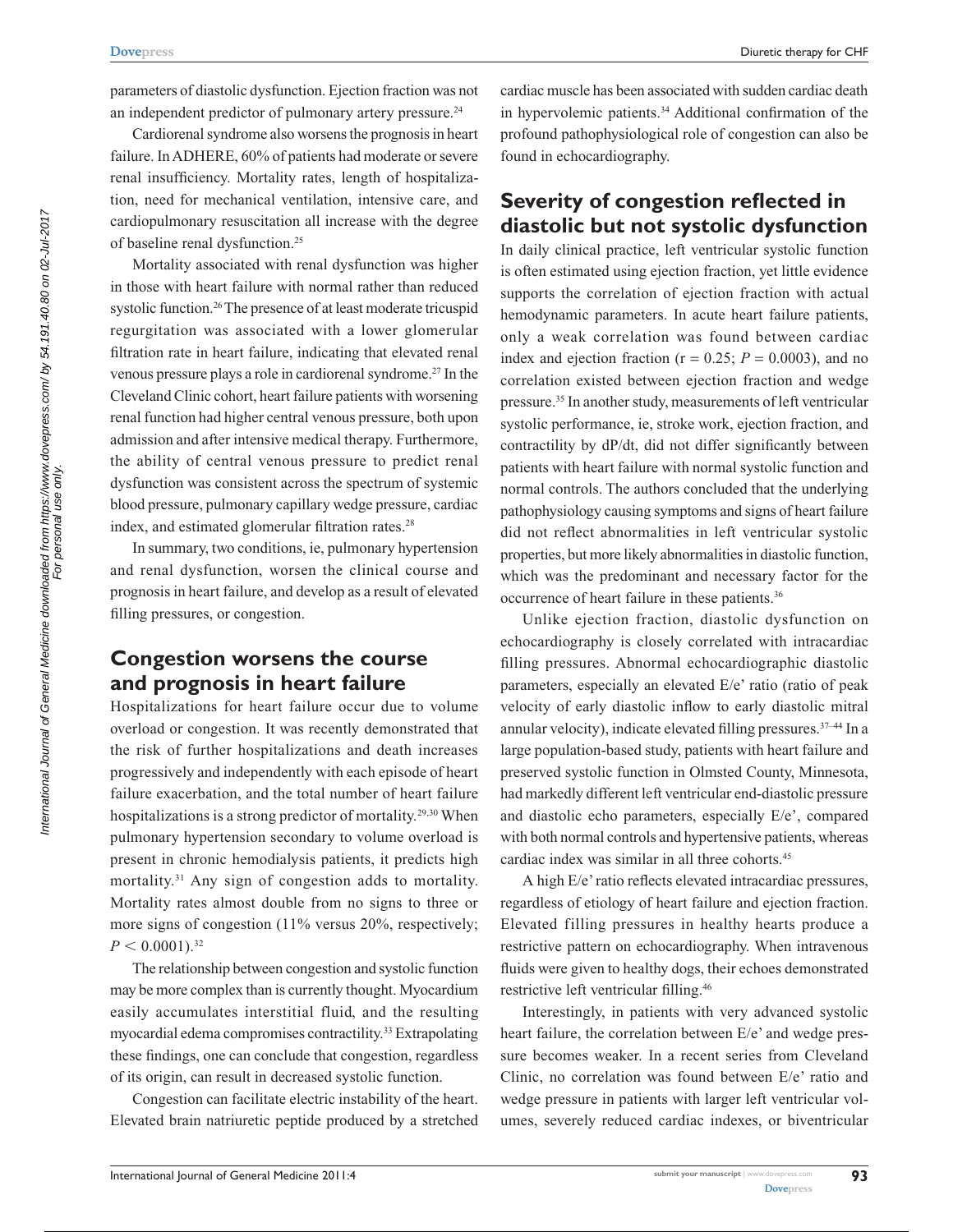pacemakers.47 This likely means that congestion becomes less important than low cardiac output in very advanced heart failure.

# **Diastolic dysfunction predicts poor prognosis regardless of systolic function**

Diastolic dysfunction predicts the prognosis in heart failure patients with both normal and decreased ejection fraction. In systolic heart failure, the primary endpoint of death, transplantation, or heart failure hospitalization was independently predicted by parameters of diastolic function, including shorter deceleration time, a lower ratio of pulmonary vein systolic to diastolic velocity, and increased E/e' levels.<sup>48,49</sup> In another study, the mitral  $E/e'$  ratio ( $P < 0.001$ ) and the Tei index (index of myocardial performance incorporating both systolic and diastolic time) but not the ejection fraction, were the only independent predictors of death or heart failure admission  $(P = 0.019)$ <sup>50</sup> Within a cohort with severely decreased ejection fraction  $\leq$ 30%, diastolic indexes of mitral inflow significantly predicted poor outcomes, while ejection fraction did not.<sup>51</sup> A restrictive filling pattern was the only independent predictor of death or appropriate defibrillator shock.<sup>52</sup> In pooled data from 3540 patients with heart failure across the entire spectrum of ejection fraction, a restrictive filling pattern was associated with a twofold increase in the risk of death, and was independent of ejection fraction, class, and age.53 Diastolic dysfunction is also strongly and inversely associated with exercise capacity. Patients with a high E/e' have reduced exercise tolerance.<sup>54</sup>

Different studies have demonstrated that elevation of brain natriuretic peptide either correlates better with diastolic dysfunction than with systolic dysfunction, or correlates only with diastolic dysfunction, and does not correlate with ejection fraction at all.<sup>55</sup>

In summary, advanced diastolic dysfunction reflects the severity of congestion, and predicts morbidity and mortality in heart failure patients regardless of ejection fraction.

# **Heart failure exists without systolic dysfunction, but not without diastolic dysfunction**

Although approximately 30%–50% of patients with heart failure have normal systolic function, hardly any heart failure patients have normal diastolic function. In a series of 206 patients with clinical heart failure, diastolic dysfunction by echocardiography was present in  $>90\%$ , regardless of

ejection fraction.55 In another series of 126 heart failure patients with ejection fraction  $\langle 35\%,$  none had normal diastolic function.<sup>56</sup>

In the Olmstead County heart failure cohort, only 10% of patients with preserved ejection fraction and 5% of those with reduced ejection fraction had normal diastolic function.<sup>6</sup> In another study that enrolled randomly selected residents rather than heart failure patients, only one in 45 participants with a validated diagnosis of heart failure had normal diastolic function. In participants with an ejection fraction  $\leq 50\%$ , only one fifth (20.5%) had normal diastolic function.<sup>57</sup>

According to the Mayo Clinic algorithm for diagnosing diastolic dysfunction,<sup>58</sup> ejection fraction  $\leq 50\%$  is not compatible with normal diastolic function. If the E/A ratio is normal, it immediately places the patient in the "pseudonormal" range and presumes elevated filling pressures.

In summary, while systolic dysfunction may or may not be present in heart failure, diastolic dysfunction is universal. It reflects the presence of congestion which is common to heart failure with any degree of systolic function.

## **Heart failure with reduced and preserved ejection fraction**

Comparison of heart failure with preserved and reduced systolic function demonstrates that disease progression in these two cohorts is strikingly similar. A slight difference in the natural course and prognosis in favor of preserved systolic function has at least two explanations. The first one has to do with patient selection. In all the relevant published studies, patients were diagnosed as having heart failure with preserved systolic function according to clinical, most commonly the Framingham, criteria. Left ventricular filling pressure was neither measured by catheterization nor estimated by diastolic dysfunction on echocardiography. This could result in overdiagnosis of heart failure. In a study by Caruana et al,<sup>59</sup> 102 of 109 patients with normal ejection fraction diagnosed with heart failure by their internists had other conditions, including obesity, chronic obstructive pulmonary disease, and coronary artery disease, that could explain their symptoms, and only seven had heart failure. It is also possible that some cohorts representing heart failure with preserved systolic function are contaminated by patients having conditions other than heart failure. These patients may be partially responsible for slightly more favorable outcomes.

However, there is another factor determining the difference. Decreased ejection fraction and left ventricular remodeling are present in heart failure with reduced systolic function, but

**94**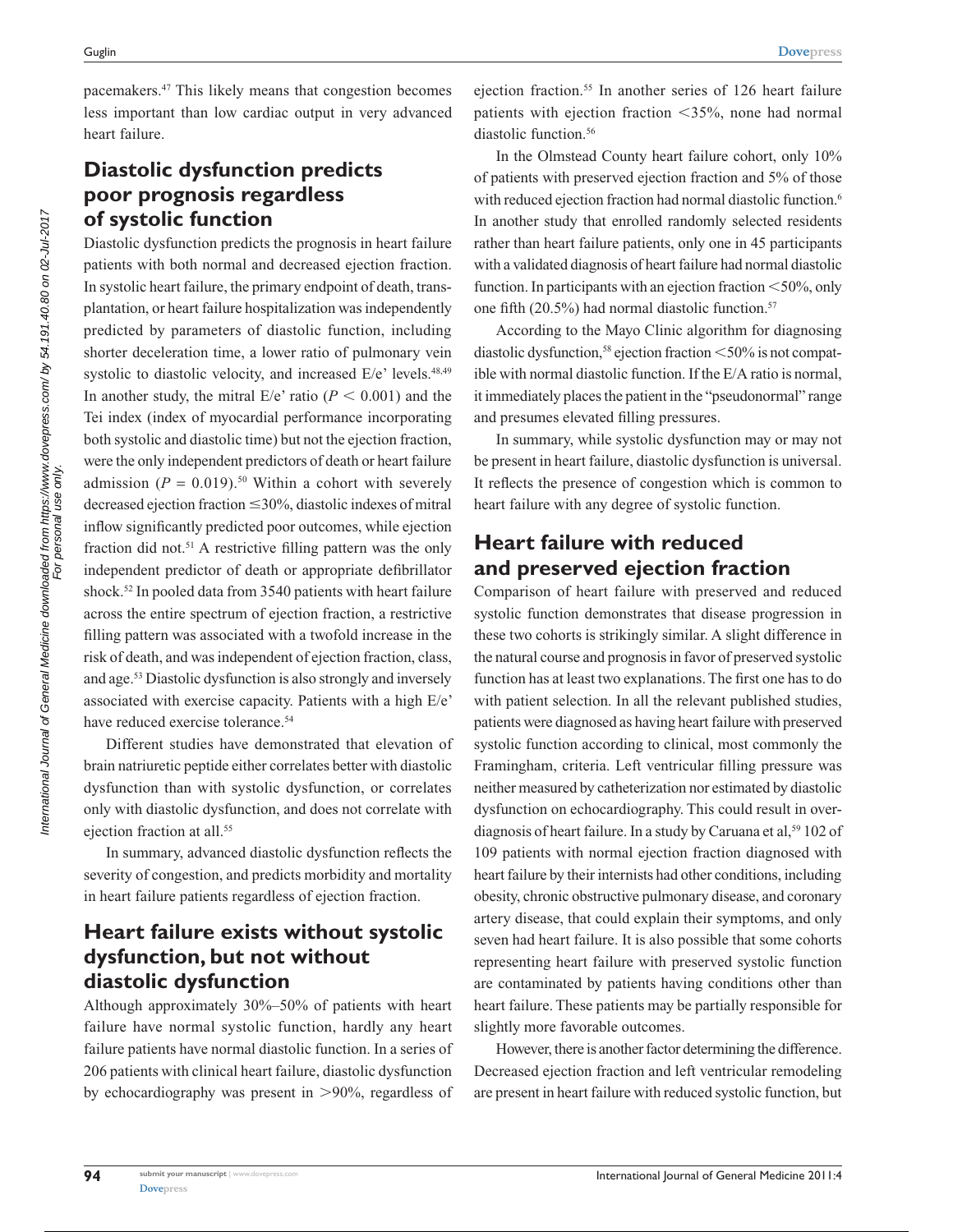Diuretic therapy for CHF

are absent in preserved systolic function. Decreased ejection fraction and left ventricular remodeling creates an excess mortality in heart failure with reduced systolic function. It adds electrical instability, leading to a higher rate of sudden cardiac death, in this subset of patients. Sudden cardiac death occurs more frequently in those with decreased ejection fraction than in those with normal ejection fraction  $(21\%$  versus 16%, respectively),<sup>60</sup> or even versus 2% as per the Duke Databank for Cardiovascular Disease.<sup>61</sup>

The ultimate treatment for heart failure with reduced systolic function is a left ventricular assist device or heart transplantation, which is practically never utilized in heart failure with normal systolic function, except for specific cases of restrictive or hypertrophic obstructive cardiomyopathy. It is likely that, at some point in time, left ventricular dilatation and remodeling reaches a critical limit and becomes the driving force of the downward spiral of terminal heart failure. The angiotensin-converting enzyme inhibitors and beta-blockers work in systolic heart failure because they slow down and partially reverse left ventricular remodeling. Without such remodeling, as in heart failure with preserved systolic function, they do not have a substrate to work on. All clinical trials testing drugs used successfully in reduced ejection fraction failed to demonstrate their benefit in the subset with preserved systolic function. The difference in morbidity and mortality between heart failure with preserved and reduced ejection fraction measures the contribution of the low output syndrome, together with electric instability created by left ventricular remodeling, to the natural course of heart failure.

Advances in heart failure treatment from 1991 to 2001 have led to better survival in patients with reduced, but not preserved, systolic function. The one-year survival rate trended toward worsening in the preserved systolic function group, but improved in the group with depressed ejection fraction (from 87.7% to 81.0% and from 76% to 84%, respectively).62 This occurred because, while new treatment modalities were implemented for left ventricular remodeling and sudden cardiac death (features unique to heart failure with decreased systolic function), treatment for congestion remained the same, ie, with diuretics.

## **Diuretics are the universal treatment for heart failure**

If the common denominator of heart failure is decreased output, the mainstay of heart failure treatment should be inotropic agents. However, the role of inotropes in heart failure is limited. They are mostly used at the extreme of the heart failure spectrum, ie, those with severely impaired systolic function.

Because the common feature of heart failure is congestion, the mainstay of heart failure treatment is decongestion, or diuretics. In inpatient or outpatient settings and in systolic or diastolic heart failure, diuretics are invariably the top prescribed drug. In ADHERE, diuretics were used in 64.8% and 65.5% on hospital admission, 67% and 78.8% during hospitalization, and 79.5% and 83.7% on discharge in patients with heart failure with preserved and reduced ejection fraction, respectively.<sup>63</sup>

Several studies have attempted to randomize heart failure patients to diuretics or no diuretics, primarily through diuretic withdrawal in patients with already established treatment for heart failure. Richardson et al, <sup>64</sup> Cowley et al, <sup>65</sup> van Kraaij et al, <sup>66</sup> Mathur et al,<sup>67</sup> Andrews et al,<sup>68</sup> and Grinstead et al<sup>69</sup> have all demonstrated that patients with heart failure deteriorate so quickly after discontinuation of diuretics that they have to be reinstituted on diuretic therapy within weeks.

Richardson et al<sup>64</sup> substituted captopril for furosemide in symptomatic heart failure in a double-blind, randomized study. Of 14 patients taken off diuretics, four (28.6%) developed pulmonary edema or severe dyspnea and required immediate reinstitution of furosemide within eight weeks. In another study, patients who were on diuretics for heart failure could only tolerate withdrawal of this medication for a median duration of six weeks.<sup>66</sup> Mathur et al<sup>67</sup> conducted a randomized, double-blind, crossover, placebo-controlled trial lasting 16 weeks and found that none of the heart failure patients included could stay off diuretics. Grinstead et al<sup>69</sup> demonstrated that 20 (71%) of 41 stable heart failure patients taken off diuretics and randomized to lisinopril or placebo had to be restarted on diuretics due to worsening congestion within 12 weeks (median 15 days), with no difference between the lisinopril and placebo arms of the study. Finally, a meta-analysis of loop diuretics in heart failure found a statistically significant survival benefit of these drugs, even though many studies included in this analysis did not enroll patients with symptomatic heart failure, as demonstrated in a previous review.70

Several studies, most of which were retrospective, demonstrated that use of diuretics or higher doses of diuretics are associated with a poorer prognosis in general and higher mortality in particular, even after adjustments for multiple comorbidities.71–73 In none of these studies were patients randomized to receive loop diuretics versus no diuretics or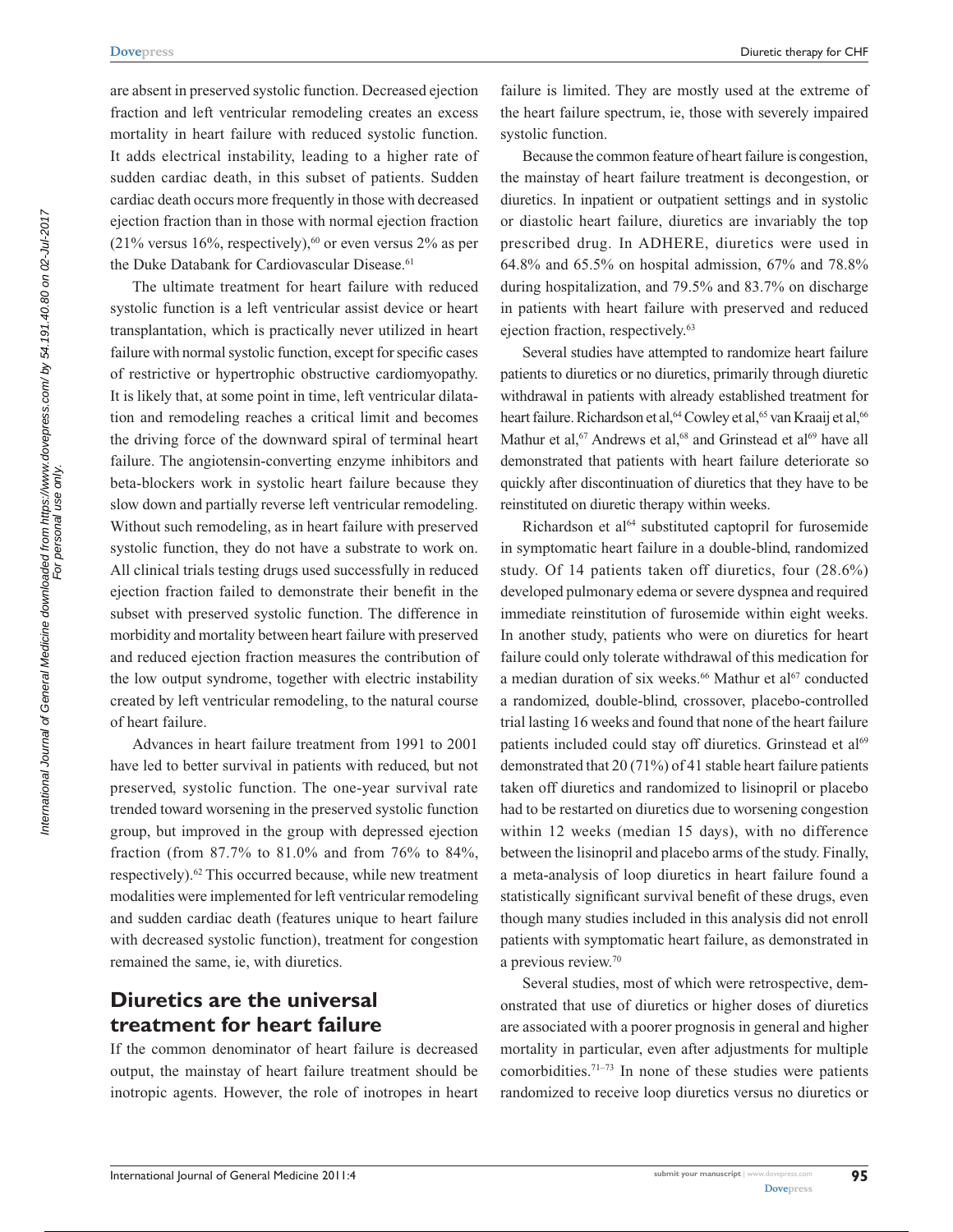placebo. Loop diuretics were prescribed by the physician guided by symptoms, ie, congestion. Simple adjustment for NYHA class cannot correct this selection bias because NYHA classification takes into account primarily signs of left ventricular dysfunction (dyspnea) but does not include edema, ascites, and anasarca, which reflect primarily right ventricular failure. Meanwhile, diuretics are prescribed for both conditions. Therefore, the diuretic dose reflects the severity of heart failure better than all other comorbidities taken together because the empiric dose of loop diuretics is matched to the severity of congestion. In the absence of directly measured intracardiac pressures, the dose of loop diuretics is the best measure of congestion we have. The higher the requirement for diuretics, the higher is the morbidity and mortality. No large prospective, randomized, placebo-controlled trials in heart failure have justified the use of diuretics. Such trials cannot be conducted because patients with heart failure do not survive without diurectics. A recent subanalysis of the Evaluation Study of Congestive Heart Failure and Pulmonary Artery Catheterization Effectiveness study (ESCAPE) demonstrated reduced mortality in patients with systolic heart failure undergoing more aggressive diuresis, even though this was achieved at the cost of worsening renal function.<sup>74</sup>

#### **Conclusion**

Heart failure as a syndrome develops when there is an elevation in left ventricular filling pressure. Clinically it presents as congestion, regardless of etiology and systolic function. Congestion is a common denominator shared by all patients with heart failure. It can be identified invasively by direct measurement of intracardiac pressures, or noninvasively by signs of diastolic dysfunction on echocardiography. The severity of congestion determines symptoms, morbidity, natural course of the disease, and mortality in heart failure, as well as major complications, including pulmonary hypertension and cardiorenal syndrome. The best available treatment for congestion is diuretics which work equally well in heart failure with preserved and reduced systolic function.

Many patients with heart failure develop elevated left ventricular filling pressures and congestion as a result of decreased systolic function. Their natural course is somewhat worse because, in addition to congestion, they have left ventricular remodeling and decreased cardiac output, as well as electrical instability, resulting in ventricular tachycardia, ventricular fibrillation, and sudden cardiac death. Besides diuretics, they can benefit from other treatments either reversing left ventricular remodeling or preventing sudden cardiac death, including angiotensin-converting enzyme inhibitors, beta-blockers, aldosterone antagonists, cardiac resynchronization therapy, defibrillators, left ventricular assist devices, and heart transplantation.

Further advances in heart failure treatment should be expected from better monitoring of intracardiac pressures and more accurate and timely decongestion. This will improve the clinical course of all heart failure patients with normal or decreased ejection fraction. It will also result in less severe complications, eg, cardiorenal syndrome and pulmonary hypertension, which could further improve survival. Clinical trials targeting these syndromes should not focus only on patients with preserved or reduced systolic function but rather on all heart failure population.

#### **Disclosure**

The author reports no conflict of interest in this work.

#### **References**

- 1. Andrew P. Diastolic heart failure demystified. *Chest*. 2003;124(2): 744–753.
- 2. Maurer MS, King DL, El-Khoury Rumbarger L, Packer M, Burkhoff D. Left heart failure with a normal ejection fraction: Identification of different pathophysiologic mechanisms. *J Card Fail*. 2005;11(3): 177–187.
- 3. Maurer MS, Burkhoff D, Fried LP, Gottdiener J, King DL, Kitzman DW. Ventricular structure and function in hypertensive participants with heart failure and a normal ejection fraction: The Cardiovascular Health Study. *J Am Coll Cardiol*. 2007;49(9):972–981.
- 4. Ansari M, Alexander M, Tutar A, Massie BM. Incident cases of heart failure in a community cohort: Importance and outcomes of patients with preserved systolic function. *Am Heart J*. 2003;146(1): 115–120.
- 5. Berry C, Hogg K, Norrie J, Stevenson K, Brett M, McMurray J. Heart failure with preserved left ventricular systolic function: A hospital cohort study. *Heart*. 2005;91(7):907–913.
- 6. Bursi F, Weston SA, Redfield MM, et al. Systolic and diastolic heart failure in the community. *JAMA*. 2006;296(18):2209–2216.
- 7. Fonarow GC, Stough WG, Abraham WT, et al. Characteristics, treatments, and outcomes of patients with preserved systolic function hospitalized for heart failure: A report from the OPTIMIZE-HF Registry. *J Am Coll Cardiol*. 2007;50(8):768–777.
- 8. Varela-Roman A, Gonzalez-Juanatey JR, Basante P, et al. Clinical characteristics and prognosis of hospitalised inpatients with heart failure and preserved or reduced left ventricular ejection fraction. *Heart*. 2002;88(3):249–254.
- 9. Bhatia RS, Tu JV, Lee DS, et al. Outcome of heart failure with preserved ejection fraction in a population-based study. *N Engl J Med*. 2006; 355(3):260–269.
- 10. Varela-Roman A, Grigorian L, Barge E, Bassante P, de la Pena MG, Gonzalez-Juanatey JR. Heart failure in patients with preserved and deteriorated left ventricular ejection fraction. *Heart*. 2005;91(4):489–494.
- 11. Senni M, Redfield MM. Heart failure with preserved systolic function. A different natural history? *J Am Coll Cardiol*. 2001;38(5):1277–1282.
- 12. Vasan RS, Larson MG, Benjamin EJ, Evans JC, Reiss CK, Levy D. Congestive heart failure in subjects with normal versus reduced left ventricular ejection fraction: Prevalence and mortality in a populationbased cohort. *J Am Coll Cardiol*. 1999;33(7):1948–1955.

**96**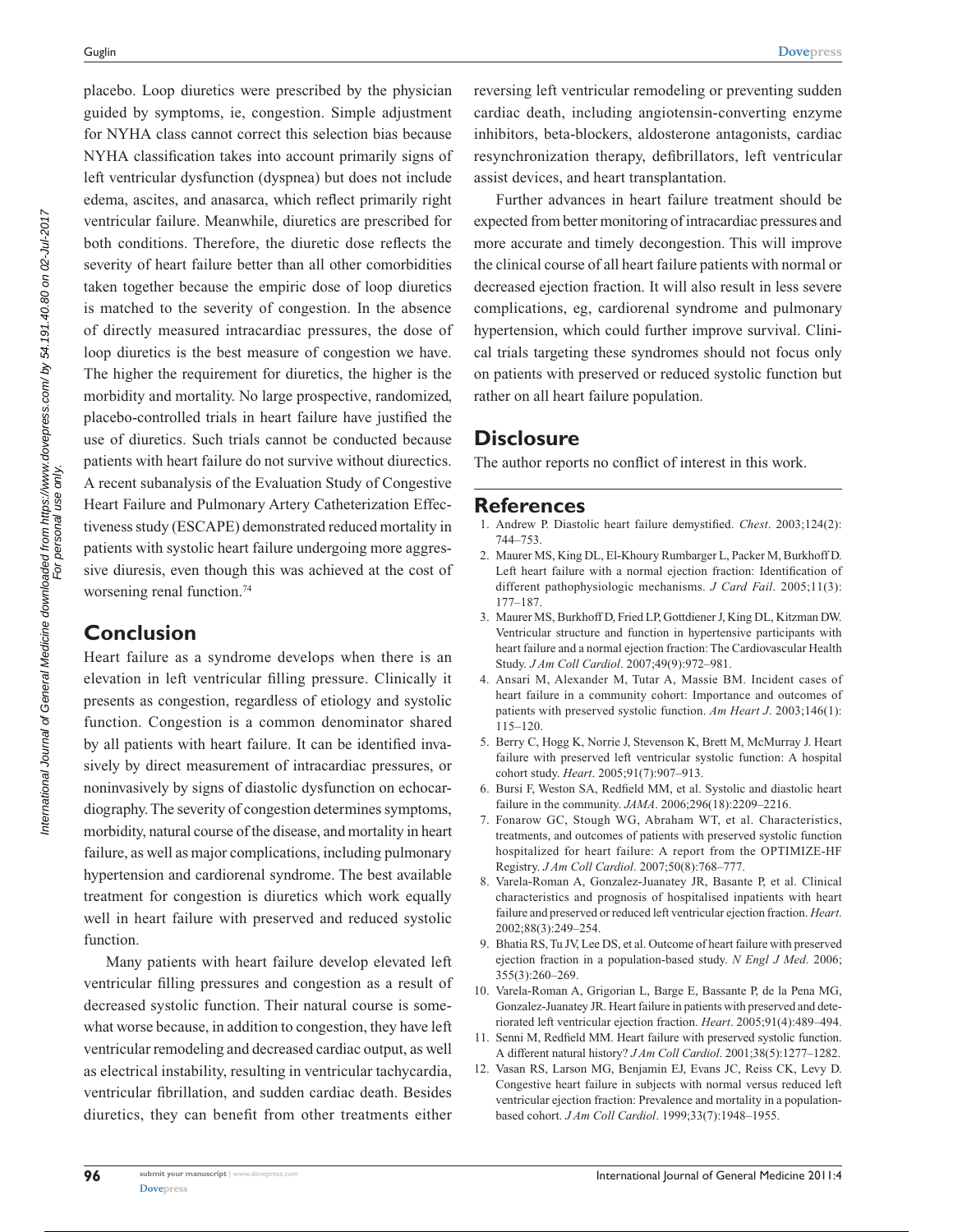- 13. Sweitzer NK, Lopatin M, Yancy CW, Mills RM, Stevenson LW. Comparison of clinical features and outcomes of patients hospitalized with heart failure and normal ejection fraction ( $>$  or =55%) versus those with mildly reduced (40% to 55%) and moderately to severely reduced (<40%) fractions. *Am J Cardiol*. 2008;101(8):1151-1156.
- 14. Farr MJ, Lang CC, Lamanca JJ, et al. Cardiopulmonary exercise variables in diastolic versus systolic heart failure. *Am J Cardiol*. 2008; 102(2):203–206.
- 15. Liao L, Jollis JG, Anstrom KJ, et al. Costs for heart failure with normal vs reduced ejection fraction. *Arch Intern Med*. 2006;166(1):112–118.
- 16. Yancy CW, Fonarow GC, Committee ASA. Quality of care and outcomes in acute decompensated heart failure: The ADHERE Registry. *Curr Heart Fail Rep*. 2004;1(3):121–128.
- 17. Adamson PB, Magalski A, Braunschweig F, et al. Ongoing right ventricular hemodynamics in heart failure: Clinical value of measurements derived from an implantable monitoring system. *J Am Coll Cardiol*. 2003; 41(4):565–571.
- 18. Tallaj JAP, Aaron M, Abraham W, Heywood JBR, Cho Y, Bennett T. Relationship between right ventricular pressures and heart failure events in patients with heart failure. *J Card Fail*. 2007;13(6):S178–S179.
- 19. Zile MR, Bennett TD, St John Sutton M, et al. Transition from chronic compensated to acute decompensated heart failure: Pathophysiological insights obtained from continuous monitoring of intracardiac pressures. *Circulation*. 2008;118(14):1433–1441.
- 20. Kjaergaard J, Akkan D, Iversen KK, et al. Prognostic importance of pulmonary hypertension in patients with heart failure. *Am J Cardiol*. 2007;99(8):1146–1150.
- 21. Kjaergaard J, Akkan D, Iversen KK, Kober L, Torp-Pedersen C, Hassager C. Right ventricular dysfunction as an independent predictor of short- and long-term mortality in patients with heart failure. *Eur J Heart Fail*. 2007;9(6–7):610–616.
- 22. Neuman Y, Kotliroff A, Bental T, Siegel RJ, David D, Lishner M. Pulmonary artery pressure and diastolic dysfunction in normal left ventricular systolic function. *Int J Cardiol*. 2008;127(2):174–178.
- 23. Dini FL, Nuti R, Barsotti L, Baldini U, Dell'Anna R, Micheli G. Doppler-derived mitral and pulmonary venous flow variables are predictors of pulmonary hypertension in dilated cardiomyopathy. *Echocardiography*. 2002;19(6):457–465.
- 24. Enriquez-Sarano M, Rossi A, Seward JB, Bailey KR, Tajik AJ. Determinants of pulmonary hypertension in left ventricular dysfunction. *J Am Coll Cardiol*. 1997;29(1):153–159.
- 25. Heywood JT, Fonarow GC, Costanzo MR, et al. High prevalence of renal dysfunction and its impact on outcome in 118,465 patients hospitalized with acute decompensated heart failure: A report from the ADHERE database. *J Card Fail*. 2007;13(6):422–430.
- 26. Ahmed A, Rich MW, Sanders PW, et al. Chronic kidney disease associated mortality in diastolic versus systolic heart failure: A propensity matched study. *Am J Cardiol*. 2007;99(3):393–398.
- 27. Maeder MHD, Kaye D. Does tricuspid regurgitation contribute to renal dysfunction in patients with heart failure. *J Card Fail*. 2008; 14(6S):S84.
- 28. Mullens W, Abrahams Z, Francis GS, et al. Importance of venous congestion for worsening of renal function in advanced decompensated heart failure. *J Am Coll Cardiol*. 2009;53(7):589–596.
- 29. Lee DAP, Stukel T, Alter D, Chong A, Parker J, Tu J. "Dose-dependent" impact of recurrent cardiac events on mortality in patients with heart failure. Am J Med. 2009;122:162.e161-e162.
- 30. Setoguchi S, Stevenson LW, Schneeweiss S. Repeated hospitalizations predict mortality in the community population with heart failure. *Am Heart J*. 2007;154(2):260–266.
- 31. Ramasubbu K, Deswal A, Herdejurgen C, Aguilar D, Frost AE. A prospective echocardiographic evaluation of pulmonary hypertension in chronic hemodialysis patients in the United States: Prevalence and clinical significance. *Int J Gen Med*. 2010;3:279–286.
- 32. Damman K, Voors AA, Hillege HL, et al. Congestion in chronic systolic heart failure is related to renal dysfunction and increased mortality. *Eur J Heart Fail*. 2010;12(9):974–982.
- 33. Dongaonkar RM, Stewart RH, Geissler HJ, Laine GA. Myocardial microvascular permeability, interstitial oedema, and compromised cardiac function. *Cardiovasc Res*. 2010;87(2):331–339.
- 34. Patton KK, Sotoodehnia N, Defilippi C, Siscovick DS, Gottdiener JS, Kronmal RA. N-terminal pro-B-type natriuretic peptide is associated with sudden cardiac death risk: The Cardiovascular Health Study. *Heart Rhythm*. October 30, 2010. [Epub ahead of print].
- 35. Uriel N, Torre-Amione G, Milo O, et al. Echocardiographic ejection fraction in patients with acute heart failure: Correlations with hemodynamic, clinical, and neurohormonal measures and short-term outcome. *Eur J Heart Fail*. 2005;7(5):815–819.
- 36. Zile MR, Baicu CF, Bonnema DD. Diastolic heart failure: Definitions and terminology. *Prog Cardiovasc Dis*. 2005;47(5):307–313.
- 37. Ommen SR, Nishimura RA, Appleton CP, et al. Clinical utility of Doppler echocardiography and tissue Doppler imaging in the estimation of left ventricular filling pressures: A comparative simultaneous Doppler-catheterization study. *Circulation*. 2000;102(15): 1788–1794.
- 38. Lester SJ, Tajik AJ, Nishimura RA, Oh JK, Khandheria BK, Seward JB. Unlocking the mysteries of diastolic function: Deciphering the Rosetta Stone 10 years later. *J Am Coll Cardiol*. 2008;51(7):679–689.
- 39. Liang HY, Cauduro SA, Pellikka PA, et al. Comparison of usefulness of echocardiographic Doppler variables to left ventricular end-diastolic pressure in predicting future heart failure events. *Am J Cardiol*. 2006; 97(6):866–871.
- 40. Maurer MS, Packer M, Burkhoff D. Diastolic heart failure. *N Engl J Med*. 2004;351(11):1143–1145.
- 41. Maurer MS, Spevack D, Burkhoff D, Kronzon I. Diastolic dysfunction: Can it be diagnosed by Doppler echocardiography? *J Am Coll Cardiol*. 2004;44(8):1543–1549.
- 42. Nishimura RA, Abel MD, Hatle LK, et al. Significance of Doppler indices of diastolic filling of the left ventricle: Comparison with invasive hemodynamics in a canine model. *Am Heart J*. 1989;118(6): 1248–1258.
- 43. Nishimura RA, Appleton CP, Redfield MM, Ilstrup DM, Holmes DR Jr, Tajik AJ. Noninvasive doppler echocardiographic evaluation of left ventricular filling pressures in patients with cardiomyopathies: A simultaneous Doppler echocardiographic and cardiac catheterization study. *J Am Coll Cardiol*. 1996;28(5):1226–1233.
- 44. Nishimura RA, Tajik AJ. Evaluation of diastolic filling of left ventricle in health and disease: Doppler echocardiography is the clinician's Rosetta Stone. *J Am Coll Cardiol*. 1997;30(1):8–18.
- 45. Lam CS, Roger VL, Rodeheffer RJ, et al. Cardiac structure and ventricular-vascular function in persons with heart failure and preserved ejection fraction from Olmsted County, Minnesota. *Circulation*. 2007; 115(15):1982–1990.
- 46. Masutani S, Little WC, Hasegawa H, Cheng HJ, Cheng CP. Restrictive left ventricular filling pattern does not result from increased left atrial pressure alone. *Circulation*. 2008;117(12):1550–1554.
- 47. Mullens W, Borowski AG, Curtin RJ, Thomas JD, Tang WH. Tissue Doppler imaging in the estimation of intracardiac filling pressure in decompensated patients with advanced systolic heart failure. *Circulation*. 2009;119(1):62–70.
- 48. Troughton RW, Prior DL, Frampton CM, et al. Usefulness of tissue doppler and color M-mode indexes of left ventricular diastolic function in predicting outcomes in systolic left ventricular heart failure (from the ADEPT study). *Am J Cardiol*. 2005;96(2):257–262.
- 49. Olson JM, Samad BA, Alam M. Prognostic value of pulse-wave tissue Doppler parameters in patients with systolic heart failure. *Am J Cardiol*. 2008;102(6):722–725.
- 50. Acil T, Wichter T, Stypmann J, et al. Prognostic value of tissue Doppler imaging in patients with chronic congestive heart failure. *Int J Cardiol*. 2005;103(2):175–181.
- 51. Bierig SM, Ryan A, Ziaee A, et al. Serial changes in systolic and diastolic echocardiographic indices as predictors of outcome in patients with decreased left ventricular ejection fraction. *Eur J Echocardiogr*. 2007;8(5):369–374.